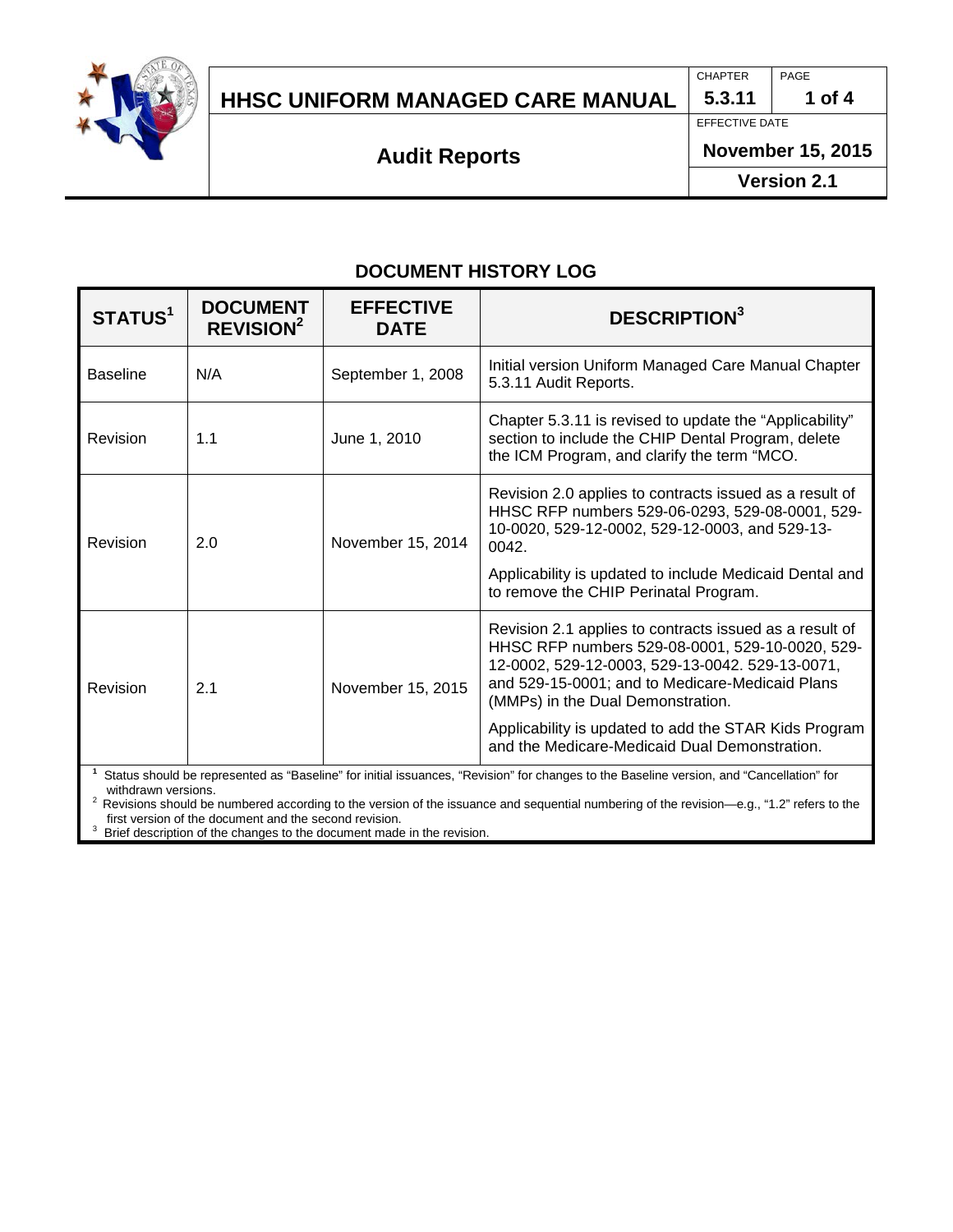

CHAPTER PAGE

**Audit Reports**

**Version 2.1**

## **Applicability of Chapter 5.3.11**



This chapter applies to Managed Care Organizations (MCOs) participating in the STAR Program, the STAR+PLUS Program (including the Medicare-Medicaid Dual Demonstration), the CHIP Program, the STAR Kids Program, and the STAR Health Program, and the Dental Contractors providing Children's Medicaid and CHIP Dental Services to Members through dental health plans. In this chapter, references to "CHIP" or the "CHIP Managed Care Program(s)" apply to the CHIP Program and the CHIP Dental Contractors. References to "Medicaid" or the "Medicaid Managed Care Program(s)" apply to the STAR, STAR+PLUS, STAR Kids, and STAR Health Programs, and the Medicaid Dental Contractors. The term "MCO" includes health maintenance organizations (HM0s), exclusive provider organizations (EPOs), insurers, Dental Contractors, Medicare-Medicaid Plans (MMPs), and any other entities licensed or approved by the Texas Department of Insurance. The requirements in this chapter apply to all programs, except where noted.

- **I. Definitions** for purposes of Chapter 5.3.11 only, the following terms mean:
	- *"Audit Reports"* is hereby defined in a broad sense, including but not limited to: financial audits; attestation engagements; compliance examinations; fraud assessments; assessments of legal and/or regulatory compliance; risk assessments; affiliate transaction assessments; disbursement audits or reviews; financial or fiscal inspections; other financially-related audits, and related reviews, reports, studies, analysis, and filings; and any related audit communications, including without limitation audit letters. The term includes Audit Reports conducted by or on behalf of, or administered to, the MCO, provided that any part of the Audit Report directly relates to the Relevant Business.

For the purposes of Chapter 5.3.11 only, "Audit Reports" do *not* include daily, weekly, or monthly claims audits; claims system audits; claims payment operational audits; audits for billing and coding errors; reports on claims, enrollment, or Member service activities; audits of non-affiliated Provider contracts; non-affiliated Provider-related reviews; network review audits; quality control audits; or quality improvement reviews.

*"External Audit Reports"* are Audit Reports that are conducted for use by outside parties, including without limitation the Securities and Exchange Commission, shareholders, creditors, rating entities, analysts, regulatory bodies, and/or prospective investors. External Audit Reports generally are prepared by an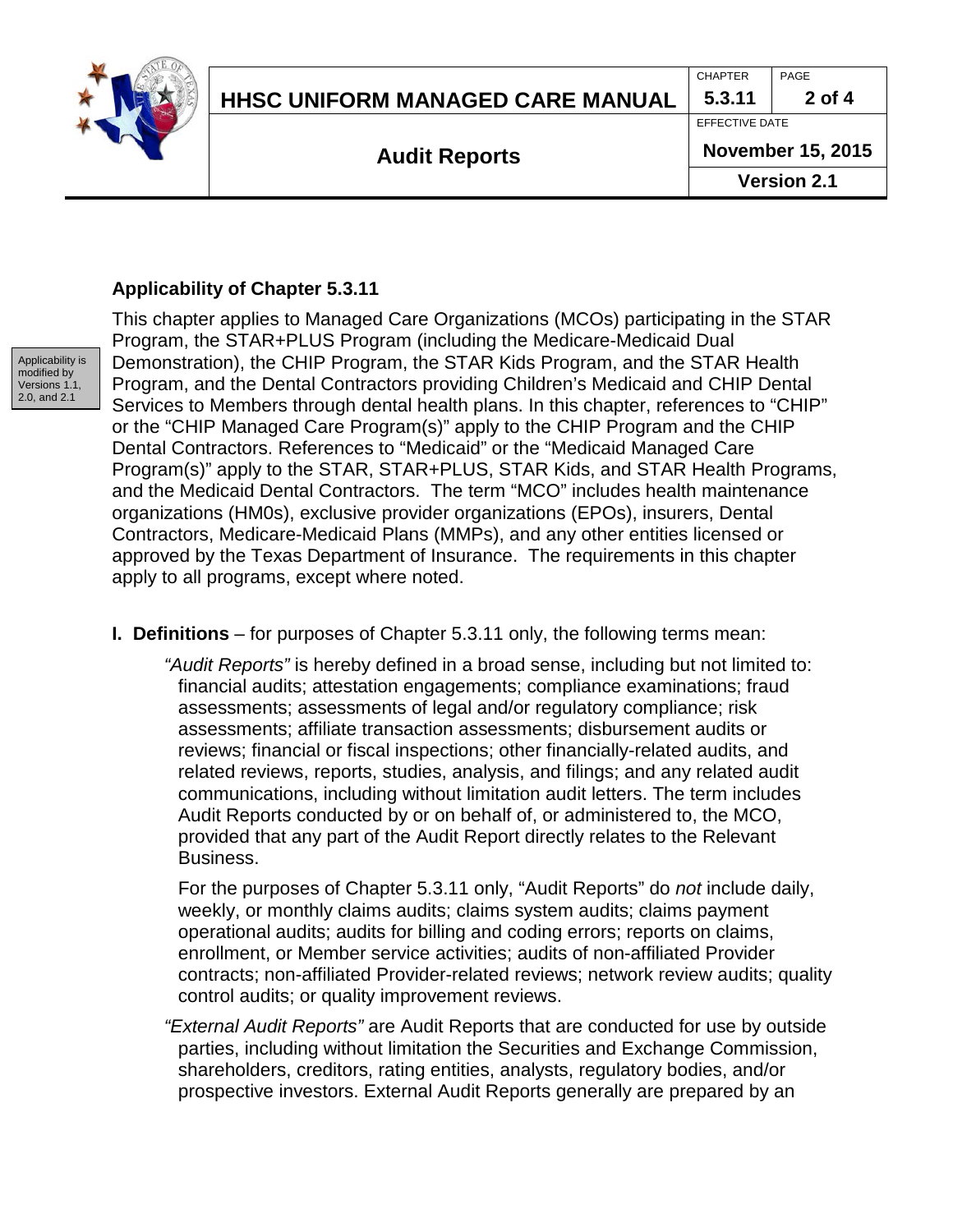|  | <b>Audit Reports</b>             |                | <b>Version 2.1</b>       |  |
|--|----------------------------------|----------------|--------------------------|--|
|  |                                  |                | <b>November 15, 2015</b> |  |
|  |                                  | EFFECTIVE DATE |                          |  |
|  | HHSC UNIFORM MANAGED CARE MANUAL | 5.3.11         | 3 of 4                   |  |
|  |                                  | <b>CHAPTER</b> | PAGE                     |  |
|  |                                  |                |                          |  |

outside party, such as external audit firms, consultants, advisors, contractors, governmental bodies, or regulatory authorities. Typically, External Audit Reports are prepared to comply with laws, credit requirements, or regulations governing the MCO.

- *"Internal Audit Reports"* are Audit Reports that are conducted primarily for purposes of internal MCO management use, and that are not disclosed outside the MCO. Internal Audit Reports are generally prepared by one or more employees of the MCO, such as internal audit departments; financial or accounting personnel; or internal analysts, staff, or management. Internal Audits may, however, be conducted by an external accounting firm, consultant, or other external entity retained by the MCO, if conducted for the MCO's internal use only. An Audit Report that meets all the definitional requirements of being deemed an Internal Audit Report, with the one exception that the report is shared with a parent corporation, but is not otherwise distributed externally, shall be deemed an Internal Audit Report. Any Audit Report that does not meet the requirements to be deemed an Internal Audit Report shall be deemed an External Audit Report.
- *"Relevant Business"* means the Texas STAR, STAR+PLUS, CHIP, CHIP Perinatal, STAR Health, and/or Integrated Care Management (ICM) Programs, and/or the Texas Medicaid or CHIP business.

## **II. Reporting Requirements –**

- 1) *External Audit Reports*: The MCO must provide HHSC or its designee with copies of all External Audit Reports issued on or after the Effective Date of Chapter 5.3.11. The MCO must provide electronic copies of such External Audit Reports within 45 days of the issue date of the report. The MCO does not need to submit a draft version of External Audit Reports, provided that it completes a final version of such report within 45 days of the draft.
- 2) *Internal Audit Reports*: The MCO must notify HHSC or its designee of all Internal Audit Reports issued on or after the Effective Date of Chapter 5.3.11. The MCO must provide such notice, including the date of issuance and a general description of the audit's topic, within 45 days after the report is issued. The MCO must make Internal Audit Reports available for review at its Texas office within five (5) business days of the deadline for providing the notice. If the MCO has more than one Texas office, HHSC may choose the facility for conducting the review. The MCO is not required to notify HHSC or its designee of a draft version of an Internal Audit Report if the final version is completed within 45 days of the draft.